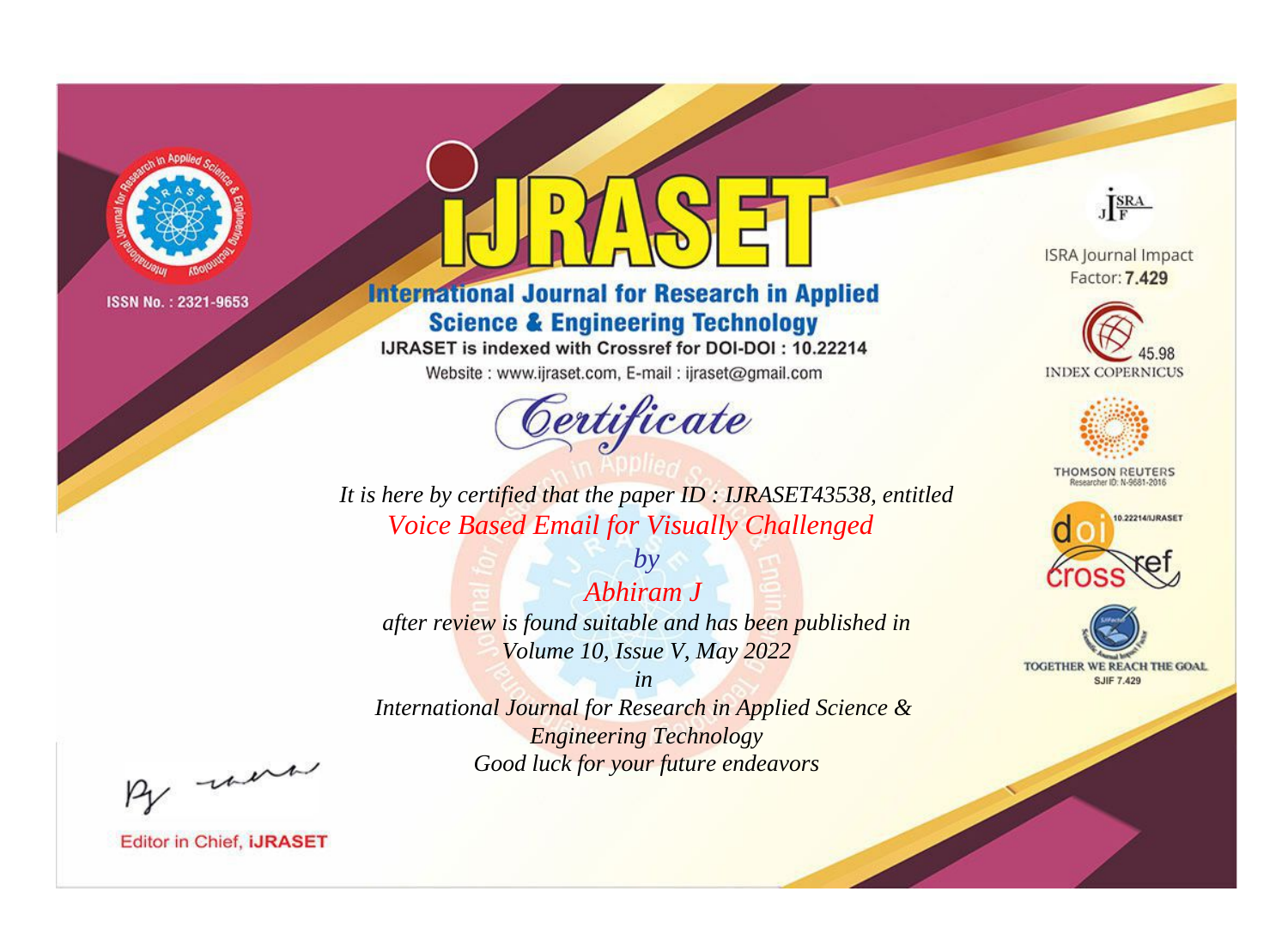

# **International Journal for Research in Applied Science & Engineering Technology**

IJRASET is indexed with Crossref for DOI-DOI: 10.22214

Website: www.ijraset.com, E-mail: ijraset@gmail.com



JERA

**ISRA Journal Impact** Factor: 7.429





**THOMSON REUTERS** 



TOGETHER WE REACH THE GOAL **SJIF 7.429** 

*It is here by certified that the paper ID : IJRASET43538, entitled Voice Based Email for Visually Challenged*

*Amrutha S after review is found suitable and has been published in Volume 10, Issue V, May 2022*

*by*

*in* 

*International Journal for Research in Applied Science & Engineering Technology Good luck for your future endeavors*

By morn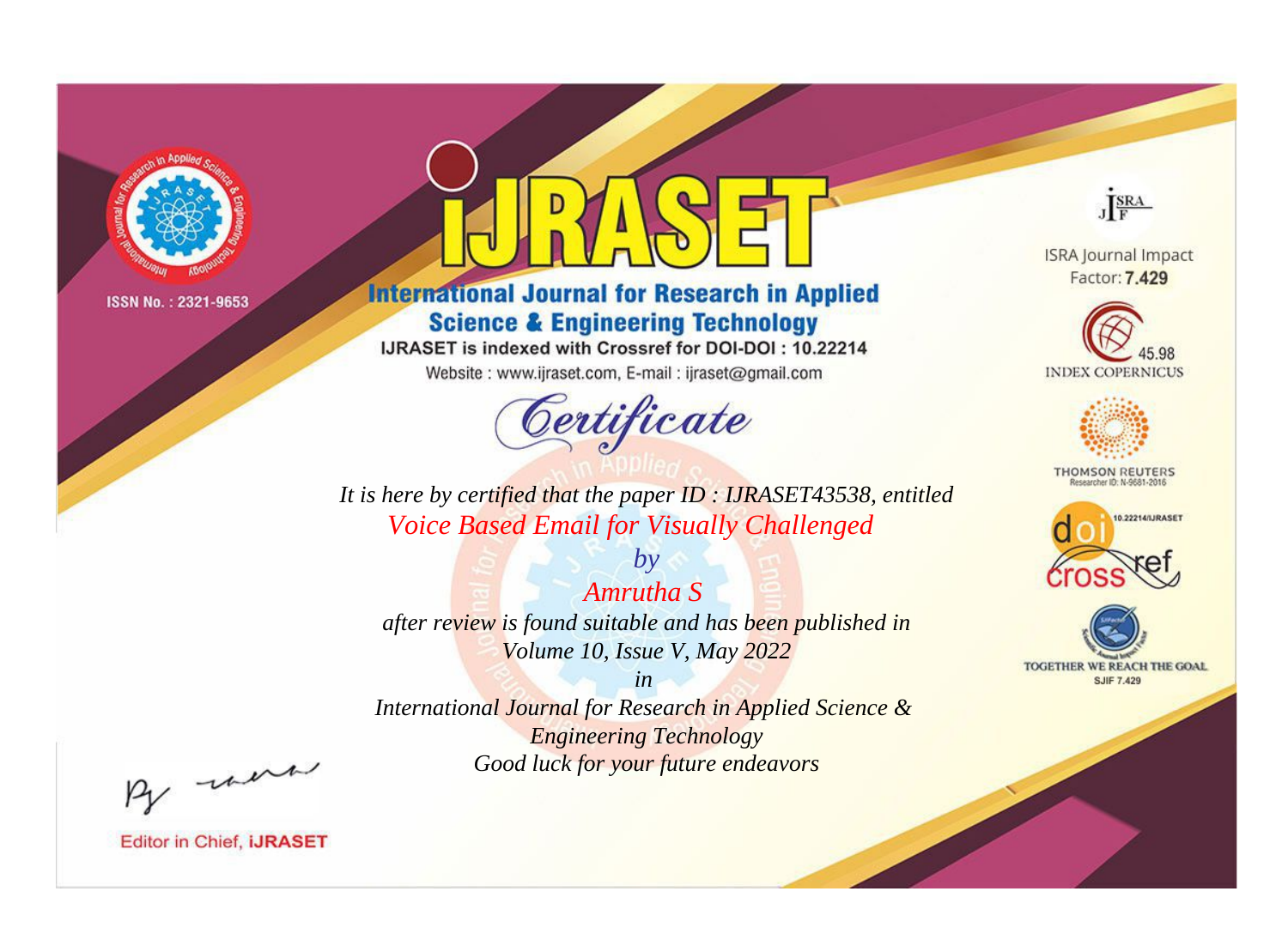

# **International Journal for Research in Applied Science & Engineering Technology**

IJRASET is indexed with Crossref for DOI-DOI: 10.22214

Website: www.ijraset.com, E-mail: ijraset@gmail.com



JERA

**ISRA Journal Impact** Factor: 7.429





**THOMSON REUTERS** 



TOGETHER WE REACH THE GOAL **SJIF 7.429** 

It is here by certified that the paper ID: IJRASET43538, entitled **Voice Based Email for Visually Challenged** 

 $b\nu$ Aneetta Susan John after review is found suitable and has been published in Volume 10, Issue V, May 2022

 $in$ International Journal for Research in Applied Science & **Engineering Technology** Good luck for your future endeavors

By morn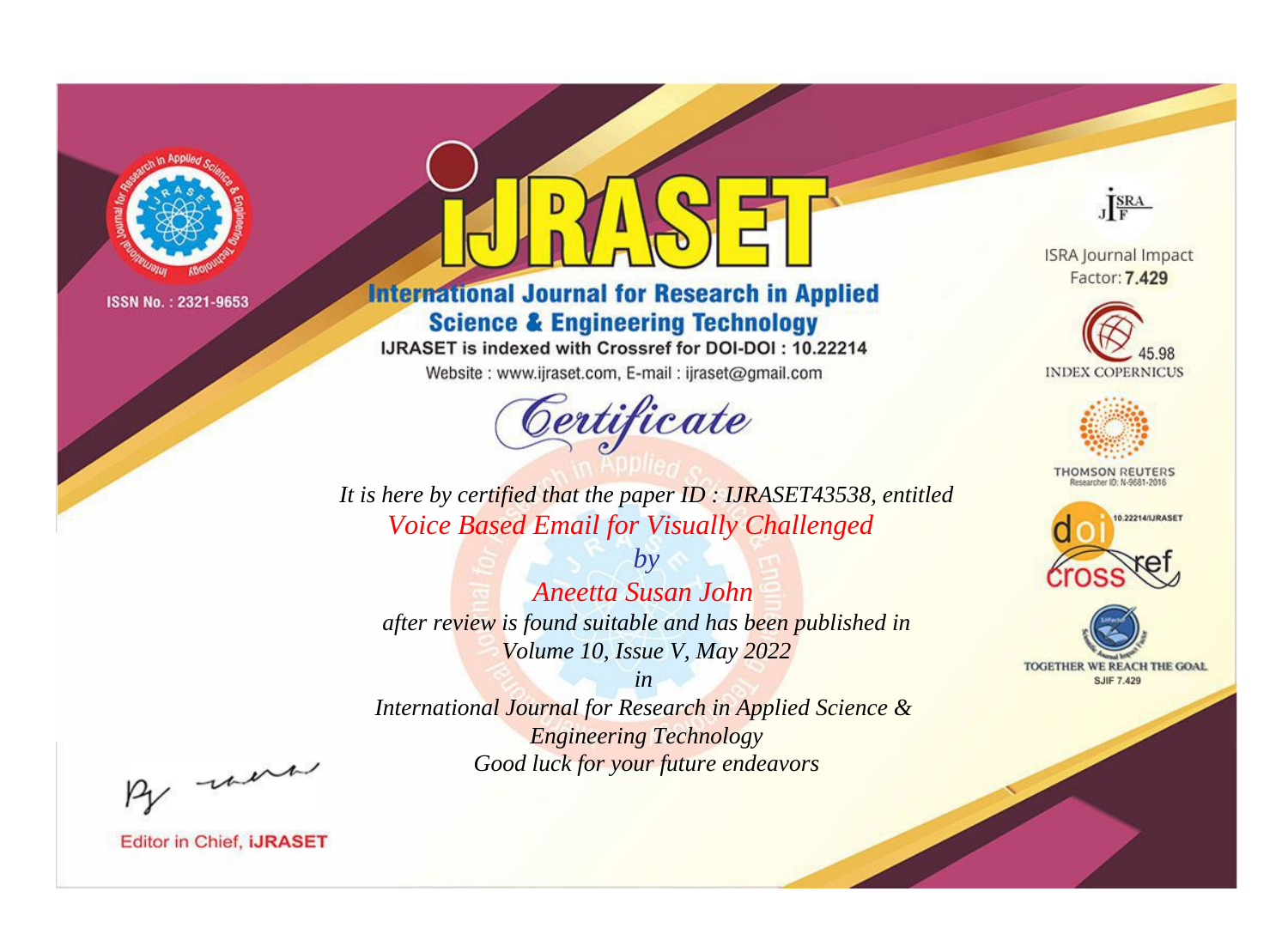

# **International Journal for Research in Applied Science & Engineering Technology**

IJRASET is indexed with Crossref for DOI-DOI: 10.22214

Website: www.ijraset.com, E-mail: ijraset@gmail.com



JERA

**ISRA Journal Impact** Factor: 7.429





**THOMSON REUTERS** 



TOGETHER WE REACH THE GOAL **SJIF 7.429** 

*It is here by certified that the paper ID : IJRASET43538, entitled Voice Based Email for Visually Challenged*

*by Jinshu Maria John after review is found suitable and has been published in Volume 10, Issue V, May 2022*

*in* 

*International Journal for Research in Applied Science & Engineering Technology Good luck for your future endeavors*

By morn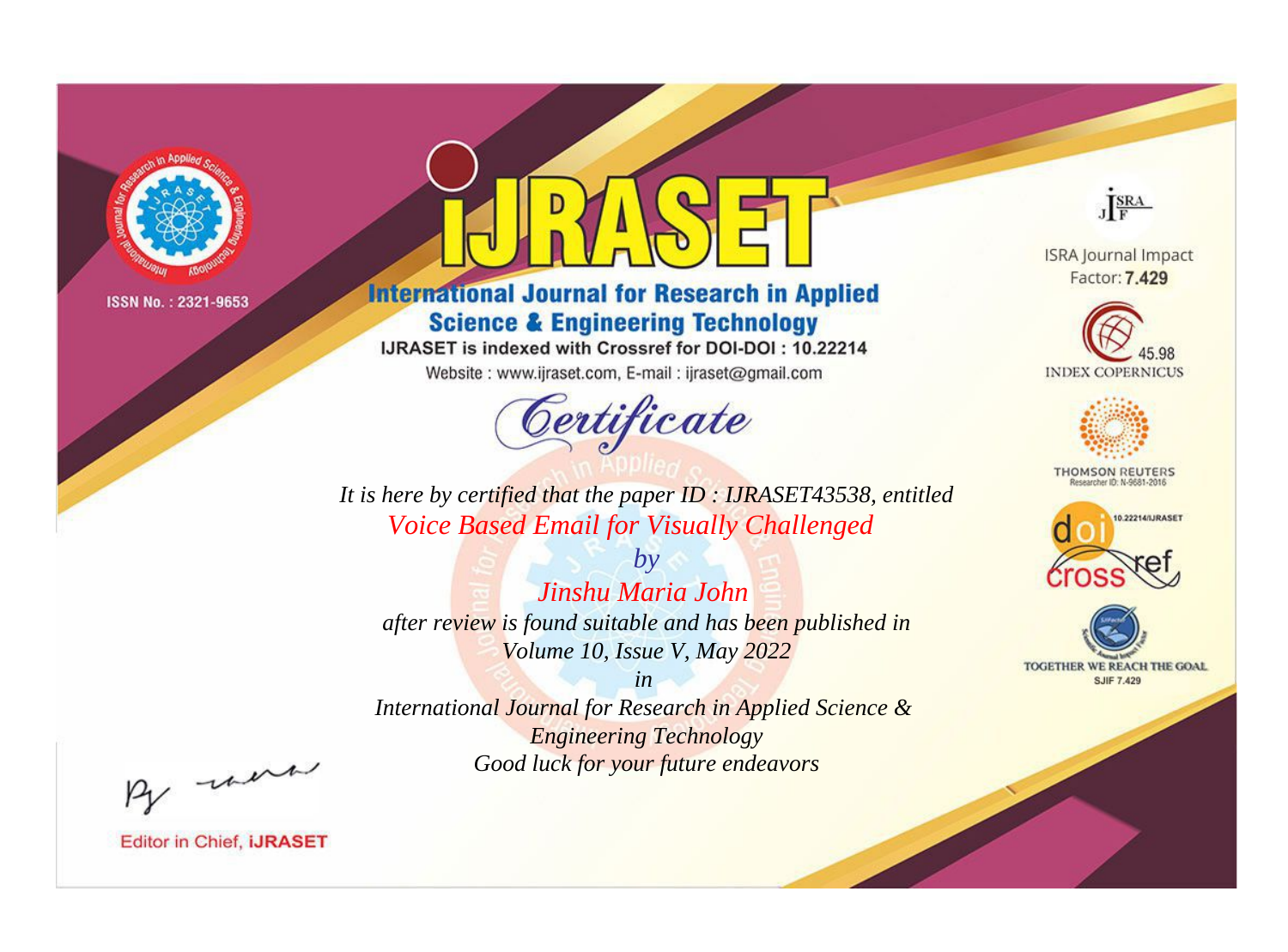

# **International Journal for Research in Applied Science & Engineering Technology**

IJRASET is indexed with Crossref for DOI-DOI: 10.22214

Website: www.ijraset.com, E-mail: ijraset@gmail.com



JERA

**ISRA Journal Impact** Factor: 7.429





**THOMSON REUTERS** 



TOGETHER WE REACH THE GOAL **SJIF 7.429** 

*It is here by certified that the paper ID : IJRASET43538, entitled Voice Based Email for Visually Challenged*

*Midhun V Nair after review is found suitable and has been published in Volume 10, Issue V, May 2022*

*by*

*in* 

*International Journal for Research in Applied Science & Engineering Technology Good luck for your future endeavors*

By morn